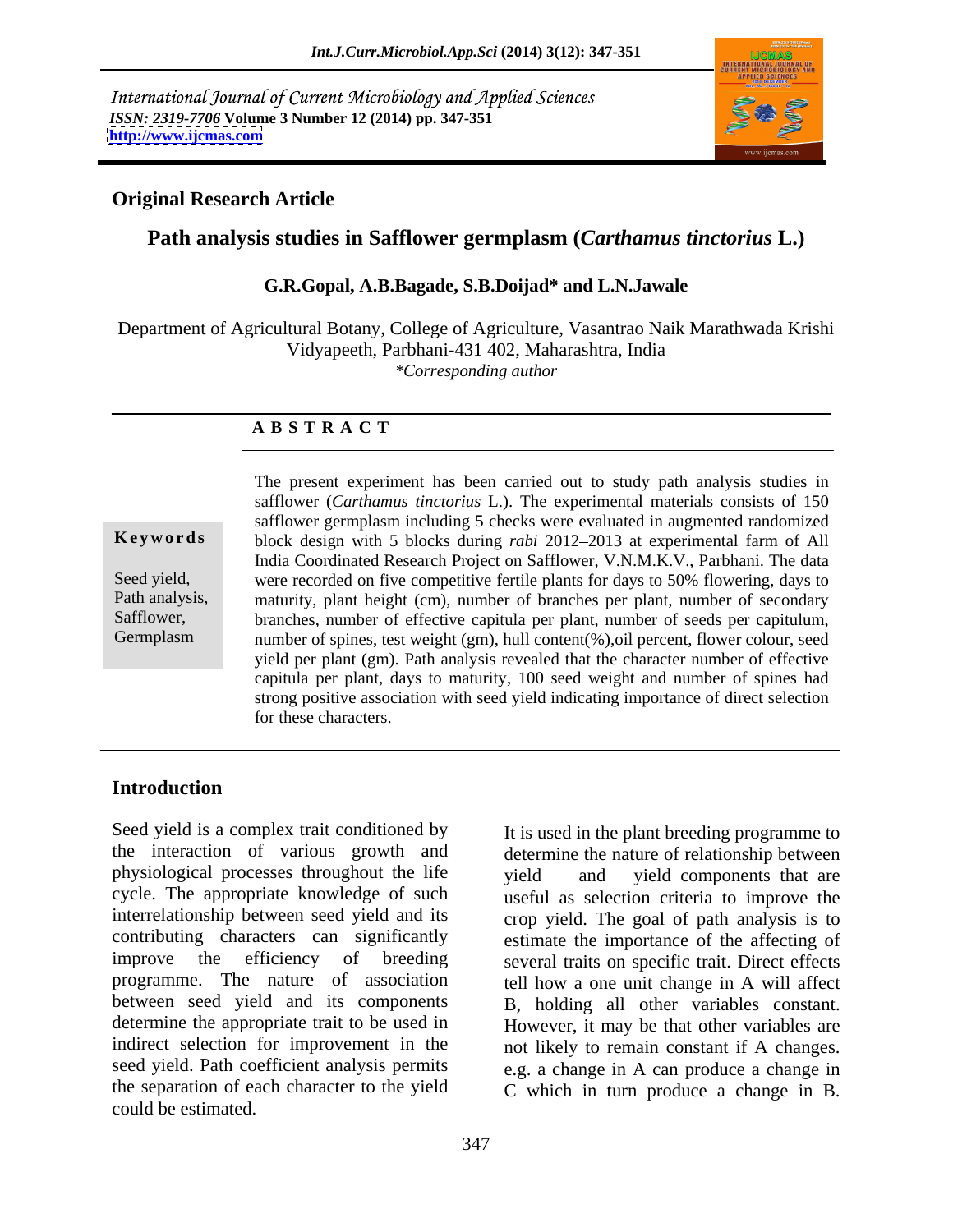# **Material and Methods**

The present field study was undertaken at All India Co-ordinated Research Project on safflower, during *Rabi* season  $2012-13$   $X_1, X_2, X_3, X_4$  etc. A path diagram is under irrigated conditions, at Department of constructed using simple correlation Agricultural Botany, Vasantrao Naik coefficients among various characters under Marathwada Krishi Vidyapeeth, Parbhani (Maharashtra). The campus is being equations, which are used for the estimation geographically situated in Deccan plateau, of direct effects. not semiarid eco region in Maharashtra state at  $19^0$  16' N latitude and  $76^0$  54' E longitude<br>with an altitude of 409 meter above mean with an altitude of 409 meter above mean the result of  $X_1$ ,  $X_2$  and  $X_3$  and some other

The experimental material for present study comprised of one hundred fifty germplasm accessions (entries) along with five check viz, Bhima, Manjira, JSF-1, Annegiri-1 and HUS-305. The Augmented Randomized Block Design was used with single replication and the plant spacing within a row was 20 cm and row to row spacing was 45 cm. The plot size was single row of 1m length (total 35 rows per block) and numbers of plots/block were five.

Recommended package of practices were followed to raise the good crop. The data were recorded on five competitive fertile Where, plants for days to 50% flowering, days to maturity, plant height (cm), number of branches per plant, number of secondary branches, number of effectives capitula per (independent plant, number of seeds per capitulum. (dependent). plant, number of seeds per capitulum, number of spines, test weight (gm), hull content (%), oil percent, flower colour, seed yield per plant (gm).  $\qquad \qquad$  coefficient between various

The direct and indirect effects at genotypic  $\begin{array}{ccc} 3. & r_{01}, & r_{02} & \dots & r_{0p} \text{ are the level for genotypes were estimated by taking correlation} \end{array}$ level for genotypes were estimated by taking

Selection for component trait with a view to seed yield as dependent variable using, path improve a yield is called as indirect analysis as suggested by Dewey and Lu selection, while selection for yield per se is (1959). The characters in addition to the called as direct selection. seed yield per plant were selected for path analysis and all possible simple correlation coefficient were worked out.

> The concept behind path analysis is that, the yield is function of various components like constructed using simple correlation study. It helps in setting up simultaneous of direct effects.

16' N latitude and  $76^{\circ}$  54' E longitude From the figure, it is obvious that yield is sea level. undefined factors which are designated by R (Residual effect). The double arrowed lines indicate mutual association as measured by correlation coefficient  $(r_1, r_1, r_3, r_2, r_3)$  and the single arrowed lines represents direct influence as measured by path coefficient (P  $_{\rm ij}$ ).

> The direct path coefficient was obtained by solving a set of 'p' simultaneous equation by the abbreviated poolittle technique.

| $r_{02}$ = P <sub>01</sub> + r <sub>12</sub> + P <sub>02</sub> +  P <sub>op</sub> r <sub>2p</sub> |  |
|---------------------------------------------------------------------------------------------------|--|
| $P_{01}r_{1p} + P_{02}r_{2p} + \ldots$ $P_{op}$                                                   |  |

Where,

- 1.  $P_{01}$ ,  $P_{02}$  .............  $P_{op}$  are the path effect of  $1,2$  .............. p variables  $(independent)$ , on  $'o'$  variable (dependent).
- 2. r12, r13 . r1p .. rp (p- 1) are the possible correlation coefficient between various independent variables.
- 3. r01, r02 rop are the correlation coefficient of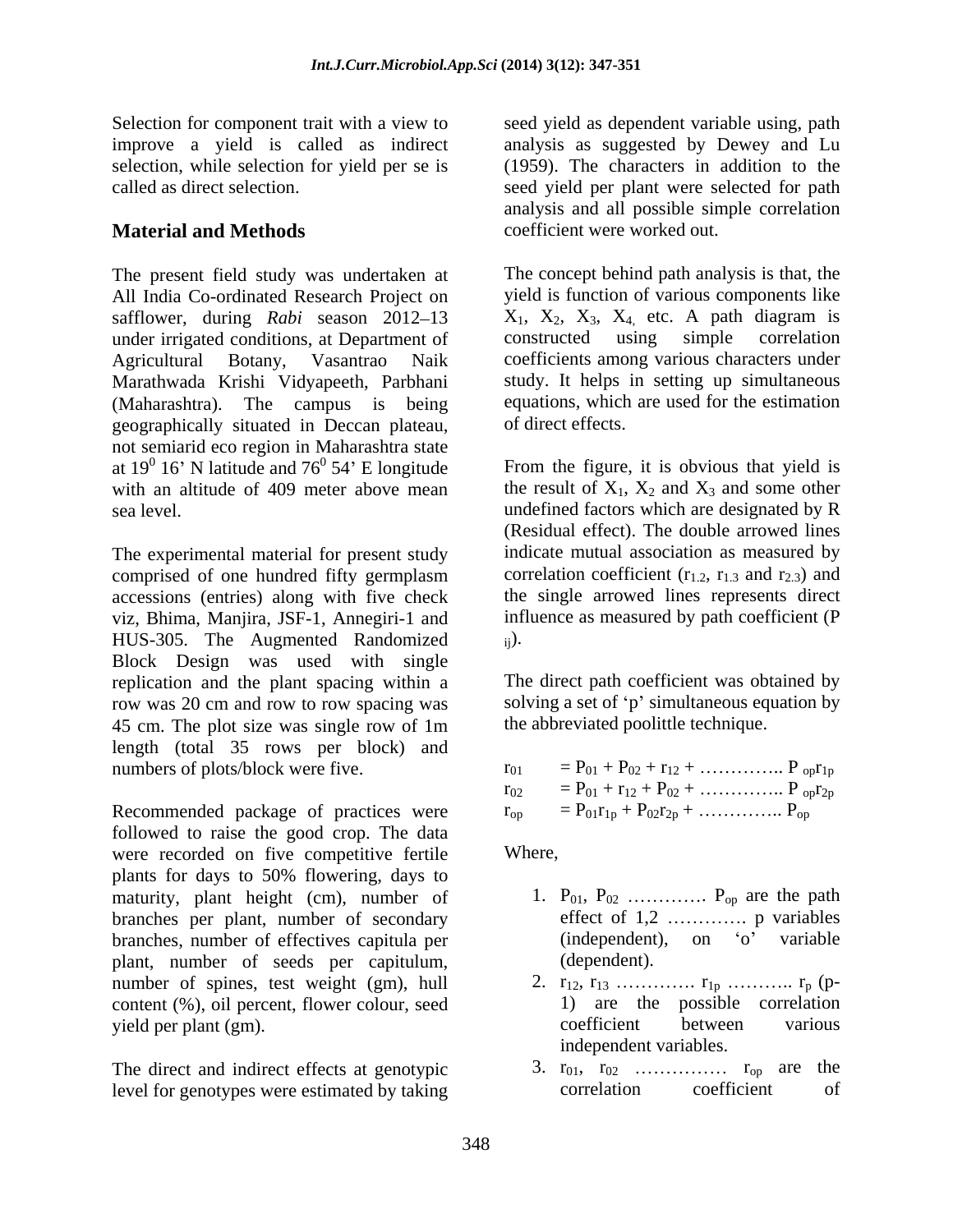particular characters, respectively. (0.096). The indirect effect of  $i<sup>th</sup>$  independent <sup>th</sup> independent variable and j<sup>th</sup> independent variable on dependent variables was worked out as.

 $r_{ij}$  = correlation coefficient between i<sup>th</sup> and j<sup>th</sup> variables (independent)

 $p_{oj}$  = direct path effect of i<sup>th</sup> independent variables on dependent variable

From the simultaneous equation; it is clear (2006).<br>that correlation coefficient is the sum of that correlation coefficient is the sum of

explanation about the pattern of interaction of other possible components of yield. In other words, residual effect measures the role of other independent variables which were not included in the study on the

of different characters on yield. This helps in giving due weightage to a particular character during selection.

independent variables with The path analysis (Table 1) indicated that dependent variables. the character number of effective capitula The indirect effect of a particular character effect (0.413) on seed yield per plant through other character was obtained by followed by days to maturity (0.353) and multiplication of direct path effect and number of secondary branches per plant per plant exerted the highest direct positive (0.096).

 $t<sup>th</sup>$  independent variable on Jawanjal (2006) reported that the maximum dependent variables was worked out as, direct effect on seed yield was shown by Indirect effect =  $r_{ij}$  \*  $p_{oj}$  number of secondary branches per plant Where, primary branches, plant height and 100 seed i = 1 to p-1 conformity with those of Diwakar *et al*.  $j = 1$  to p  $(2006)$  and Shivani *et al.* (2010). The direct variables (independent) 50 per cent flowering (-0.279), plant height  $<sup>th</sup>$  independent ( $-0.031$ ), number of primary branches ( $-$ </sup> variables on dependent variable 0.02) and hull content (-0.07). These followed by days to maturity, number of weight. Present findings are also in negative influence were observed for days to findings are in conformity with Jawanjal (2006).

direct and indirect path coefficient. The present investigation clearly revealed **Calculation of residual effect (R)** capitula per plant, days to maturity, numbers The residual effect permits precise capitulum showed higher direct positive that the character number of effective of spines, 100 seed weight, number of effects and indirect effects via other components traits.

dependent variable. efficiency for seed yield in safflower. **Results and Discussion improvement of safflower yield, it would be Path coefficient analysis**  above mentioned characters. The residual Path coefficient analysis is an effective tool which have not been considered needs to to analyse the direct and indirect influence included in this analysis to account fully for These indicated that direct selection for these characters will enhance the breeding Hence, for a plant breeder engaged in the necessary to lay the maximum emphasis on factor (0.81) explain that some other factors variation in yield.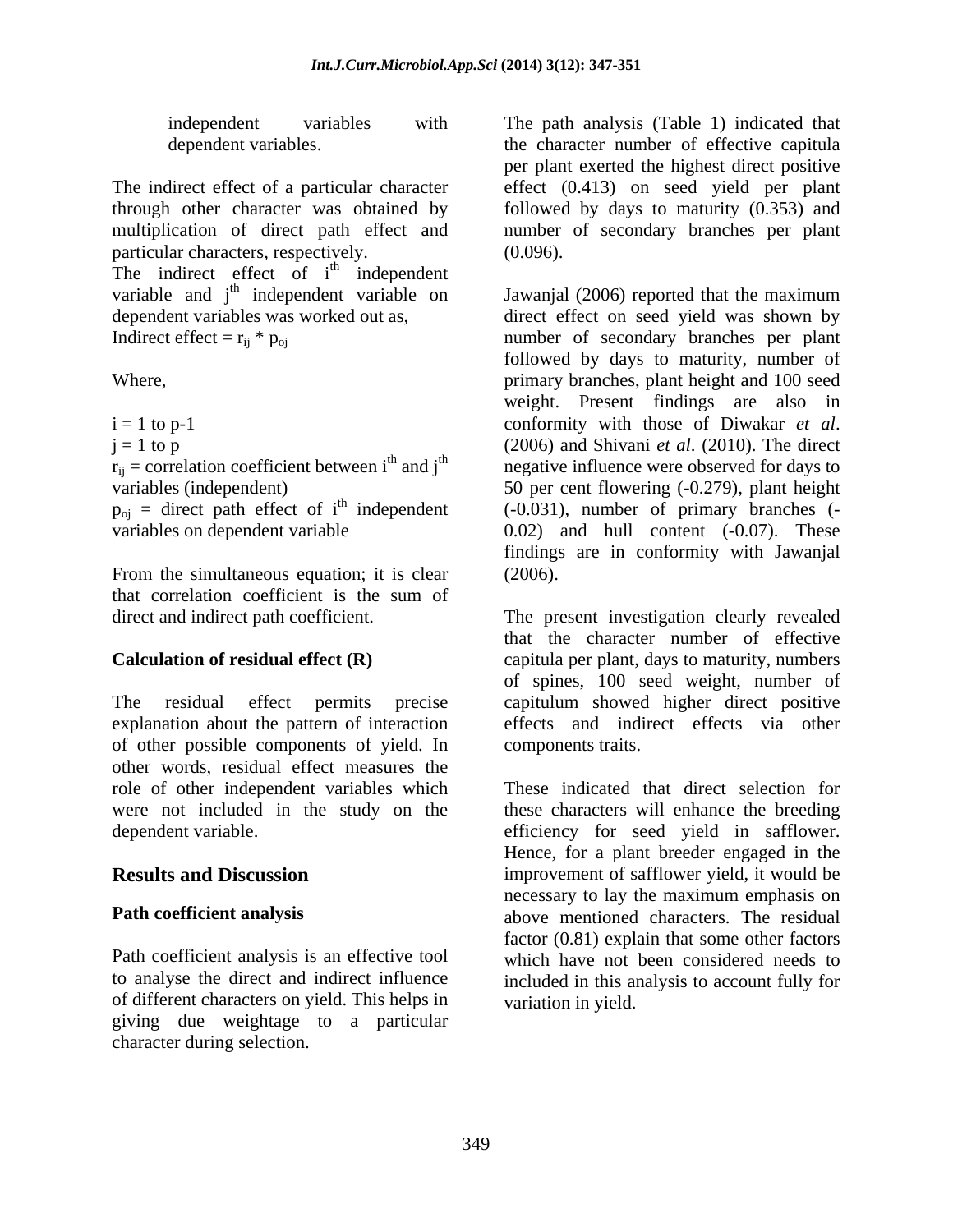|          |                                                                                                                                                                                                                                | <b>Final</b>         |                                                                                                                            | No.of                                                                                                            | No. of                                          | No.of                                               |          | Hull                                                                       | <b>100</b>            | Oil                                                                                                                                         | <b>Correlation</b> |
|----------|--------------------------------------------------------------------------------------------------------------------------------------------------------------------------------------------------------------------------------|----------------------|----------------------------------------------------------------------------------------------------------------------------|------------------------------------------------------------------------------------------------------------------|-------------------------------------------------|-----------------------------------------------------|----------|----------------------------------------------------------------------------|-----------------------|---------------------------------------------------------------------------------------------------------------------------------------------|--------------------|
|          |                                                                                                                                                                                                                                |                      |                                                                                                                            |                                                                                                                  |                                                 |                                                     |          |                                                                            |                       |                                                                                                                                             | withSeed           |
|          |                                                                                                                                                                                                                                |                      |                                                                                                                            |                                                                                                                  |                                                 |                                                     |          |                                                                            |                       |                                                                                                                                             | yield/plant        |
|          |                                                                                                                                                                                                                                |                      |                                                                                                                            |                                                                                                                  |                                                 |                                                     |          |                                                                            |                       |                                                                                                                                             | (gm)               |
| $-2.279$ |                                                                                                                                                                                                                                |                      | 0.00                                                                                                                       | 0.01                                                                                                             | $-0.02$                                         | 0.003                                               | 0.01     | 0.003                                                                      | $-0.004$              | $-0.001$                                                                                                                                    | 0.036              |
| $-0.257$ |                                                                                                                                                                                                                                |                      | $0.00\,$                                                                                                                   | 0.015                                                                                                            | $-0.011$                                        | 0.003                                               | 0.014    |                                                                            | 0.009                 | 0.004                                                                                                                                       | 0.124              |
| 0.046    |                                                                                                                                                                                                                                | $-0.031$             | $-0.004$                                                                                                                   | 0.016                                                                                                            | $-0.008$                                        | 0.002                                               | 0.02     | $0.00\,$                                                                   | 0.002                 | 0.009                                                                                                                                       | 0.043              |
| $-0.002$ |                                                                                                                                                                                                                                |                      |                                                                                                                            | 0.059                                                                                                            | 0.162                                           | 0.001                                               | 0.008    | 0.001                                                                      | 0.006                 | 0.002                                                                                                                                       | $0.204*$           |
| $-0.028$ |                                                                                                                                                                                                                                |                      | $-0.012$                                                                                                                   | 0.096                                                                                                            | 0.189                                           | 0.005                                               | 0.013    | 0.003                                                                      | 0.008                 | 0.001                                                                                                                                       | $0.324**$          |
| 013      |                                                                                                                                                                                                                                | 0.001                | $-0.008$                                                                                                                   | 0.044                                                                                                            |                                                 | 0.004                                               | 0.012    | 0.004                                                                      | 0.039                 | $-0.003$                                                                                                                                    | $0.502**$          |
| 0.023    |                                                                                                                                                                                                                                | $-0.002$             | $-0.001$                                                                                                                   | 0.015                                                                                                            | 0.05                                            | 0.031                                               | 0.008    | 0.007                                                                      | 0.012                 | $-0.004$                                                                                                                                    | 0.132              |
| $-0.021$ |                                                                                                                                                                                                                                |                      |                                                                                                                            | 0.009                                                                                                            | 0.035                                           | 0.002                                               | 0.138    | $\sim$<br>0.015                                                            | $0.00\,$              | $-0.002$                                                                                                                                    | $0.177*$           |
| $-0.012$ |                                                                                                                                                                                                                                | $0.00\,$             | $0.00\,$                                                                                                                   | $-0.004$                                                                                                         | 0.025                                           | $-0.003$                                            | 0.029    | $-0.07$                                                                    | 0.001                 | $-0.002$                                                                                                                                    | $-0.038$           |
| 0.012    |                                                                                                                                                                                                                                |                      | $-0.001$                                                                                                                   | 0.007                                                                                                            | 0.156                                           | 0.004                                               | 0.001    | 0.001                                                                      | 0.103                 | 0.003                                                                                                                                       | $0.315**$          |
| 0.005    |                                                                                                                                                                                                                                | $-0.004$             | $-0.001$                                                                                                                   | 0.002                                                                                                            | $-0.019$                                        | $-0.002$                                            | $-0.004$ | 0.002                                                                      | 0.004                 | 0.067                                                                                                                                       | 0.07               |
|          | 50%<br><b>Sr.No</b> Characters<br>Days tp 50%<br><b>Final Plant</b><br>height (cm)<br>No.of effective<br>capitula/plant<br>No.of seeds/<br>capitulum<br>Spines of OIB<br><b>Hull</b> content<br>weight (gm)<br>content $(\% )$ | Days to<br>flowering | Days to<br>(cm)<br>0.325<br>0.353<br>0.082<br>$-0.007$<br>0.054<br>$-0.009$<br>0.038<br>0.036<br>$-0.002$<br>0.032<br>0.02 | No.of<br>  Maturity   plant<br>  pri.<br>hes<br>$-0.005$<br>$-0.007$<br>$-0.006$ $-0.02$<br>$-0.005$<br>$-0.001$ | Sec<br>height Bracnc<br>es<br>$-0.004$ $-0.001$ | effective<br>branch   capitula<br>/plant<br>  0.413 |          | <b>Spines of</b><br>seeds/ca $\vert$ OIB on<br>pitulum<br>main<br>capitula | conte<br>nt<br>$(\%)$ | <b>Thorough the component will have convert the component commutation</b> on bood spoke in build were<br>seed<br>weight<br>(gm)<br>$0.00\,$ | content<br>(%)     |

**Table.1** Direct (diagonal) and indirect effects of different characters on seed yield in safflower

Residual effect =  $0.815$